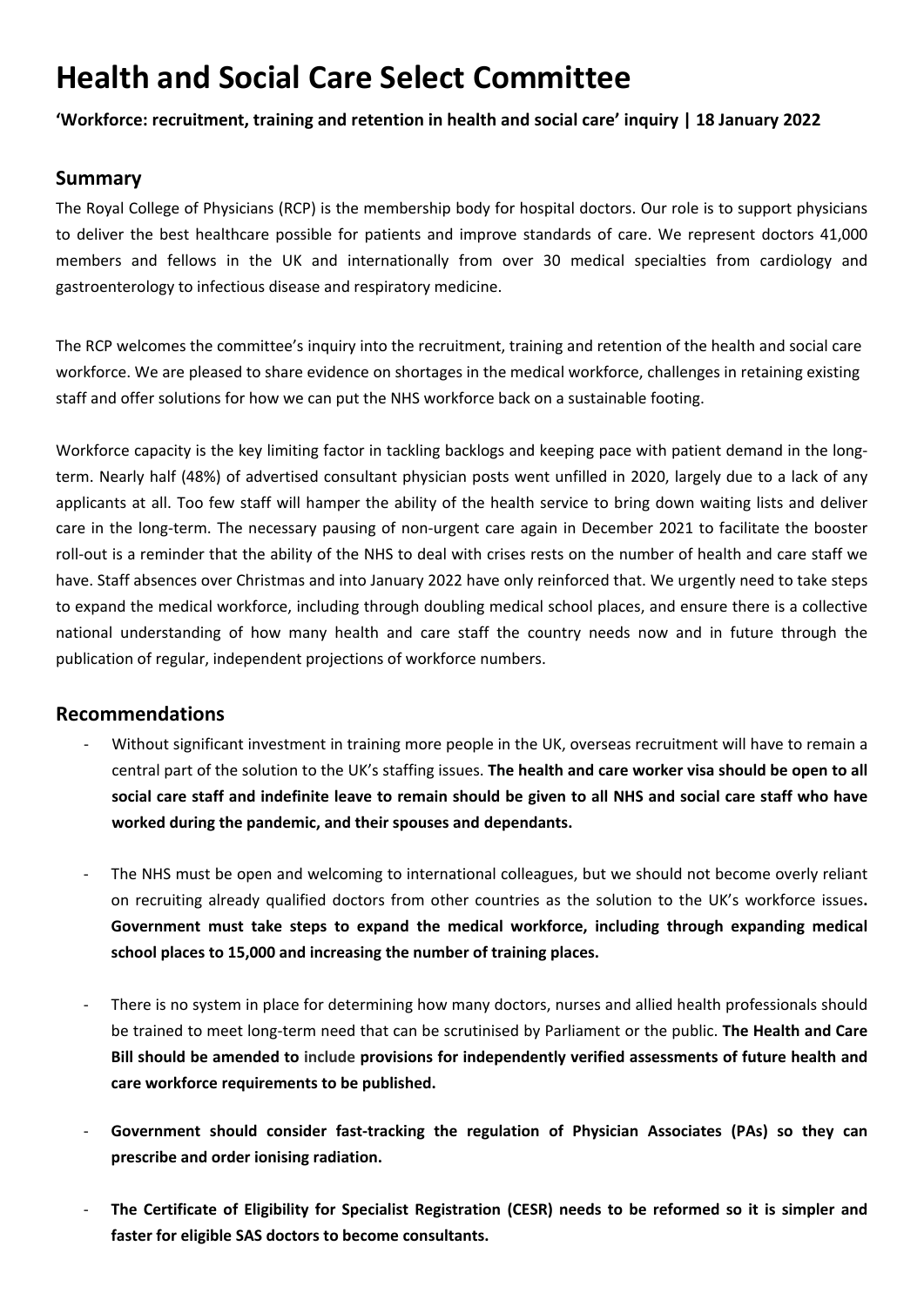- Many consultants are retiring early because of ongoing issues with pensions. The temporary measures put in place for the 2020/21 tax year to enable additional work for the pandemic were an acceptable solution. **We** recommend that this temporary measure is extended over the next 2 to 3 years until more formal changes **to legislation are achieved.**
- The NHS must embrace flexibility in training and in work. To retain existing staff, we need to get the basics right, including ensuring time off for significant life events and access to hot food and drinks.
- 1. What are the main steps that must be taken to recruit the extra staff that are needed across the **health and social care sectors in the short, medium and long-term?**
	- o **What is the best way to ensure that current plans for recruitment, training and retention are able to adapt as models for providing future care change?**
- 1.1 While the RCP firmly believes the NHS must be open and welcoming to international colleagues, we should not become overly reliant on recruiting already qualified doctors from other countries as the solution to the UK's workforce issues. We should be aiming to train more staff in the UK. Until that happens, though, overseas recruitment will continue to be a part of the solution in the short to medium term.
- 1.2 The Certificate of Eligibility for Specialist Registration (CESR) needs to be reformed so it is simpler and faster for eligible SAS doctors to become consultants. This will be possible following the required legislative changes and we look forward to working with the General Medical Council (GMC).
- 1.3 Health and care must be seen and treated as equal partners for the system to work in an effective, integrated way. The RCP supports the recommendation made by the Migration Advisory Committee (MAC) in December 2021 to add Care Workers and Home Carers immediately eligible for the Health and Care Worker Visa and place the occupation on the Shortage Occupation List (SOL). This step by the MAC is a clear indication of the situation in which we find ourselves after years of underinvestment in the health and social care workforce. When the health and care visa was launched the RCP was concerned that the vast majority of social care roles were excluded. Adding these roles to that list will be a step in the right direction – but the minimum salary of £20,480 may be too high given care workers on average are paid around £17,000 a year.
- 1.4 Physician Associates (PA) are very much a part of the workforce solution, as is the new role of Doctor's Assistant. The RCP has hosted the Faculty of Physician Associates (FPA) as the membership body for PAs since 2015 and the FPA holds the Physician Associate Managed Voluntary Register. PAs are a growing part of the health and care workforce and bring new additional capacity to a team. The latest FPA census showed that the majority of PAs (65%) were based in secondary care but that 31% were employed by either general practice or a primary care network. There are growing numbers in acute medicine (11%) and emergency medicine (9%) and 2021 saw the first PA in Interventional Radiology. Many teams where PAs are embedded think the model is very successful. Their impact will continue to be limited, though, until they are able to prescribe medicine or order ionising radiation such as chest X-Rays. The legislation to give prescribing rights was expected in Autumn 2021, but this has been pushed back - regulation by the GMC will now begin no earlier than the summer of 2023. Fast tracking the regulation of PAs would be a huge help to the workforce in the short to medium term.
- 1.5 In the long-term, expanding the number of doctors in the system by increasing medical school and training places is the only way to ensure we have enough medical professionals to meet demand. The RCP has long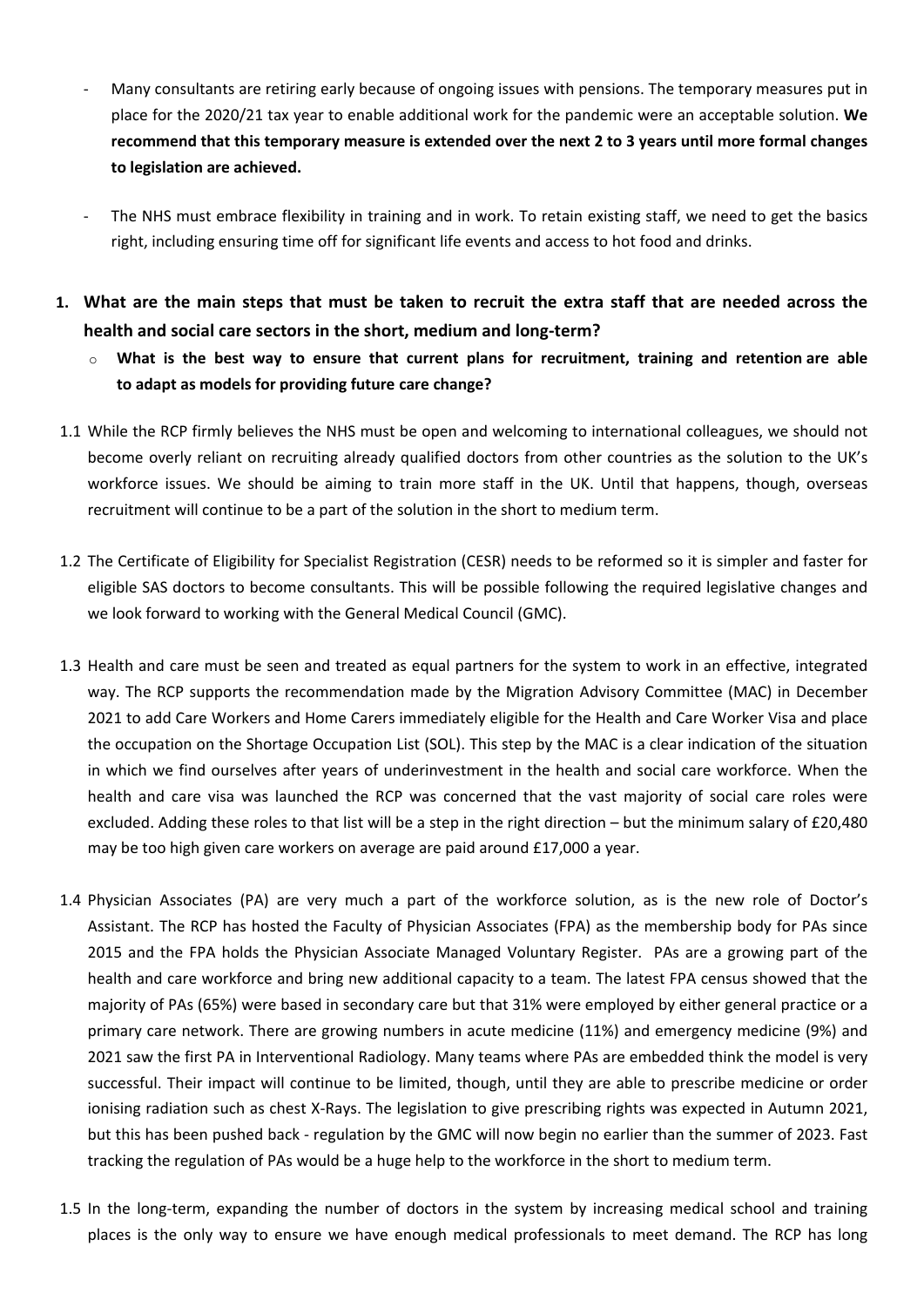called for this. It takes time to train a doctor – to feel the benefit in 7 or so years' time, we need to expand places now. The RCP welcomed the expansion of medical school places in 2020 and 2021 in response to a larger proportion than usual meeting their grade requirements. We recognise that government did not have to take this decision. But given the scale of the challenges we know are coming, with an ageing population and a growing proportion of doctors working part-time, we need to go further and embark on a funded multi-year programme of gradual expansion of medical school and training places for new doctors.

- 1.6 The RCP is calling on government to expand medical school places in England over the next decade to 15,000. The RCP's blueprint *[Double](https://www.rcplondon.ac.uk/news/rcp-publishes-blueprint-reducing-pressure-nhs-workforce) [or](https://www.rcplondon.ac.uk/news/rcp-publishes-blueprint-reducing-pressure-nhs-workforce) [quits](https://www.rcplondon.ac.uk/news/rcp-publishes-blueprint-reducing-pressure-nhs-workforce)* estimates that doubling the number of medical school places will cost £1.85bn annually<sup>1</sup> – [less](https://questions-statements.parliament.uk/written-questions/detail/2020-07-08/71059) [than](https://questions-statements.parliament.uk/written-questions/detail/2020-07-08/71059) [a](https://questions-statements.parliament.uk/written-questions/detail/2020-07-08/71059) [third](https://questions-statements.parliament.uk/written-questions/detail/2020-07-08/71059) [of](https://questions-statements.parliament.uk/written-questions/detail/2020-07-08/71059) [the](https://questions-statements.parliament.uk/written-questions/detail/2020-07-08/71059) [£6.2bn](https://questions-statements.parliament.uk/written-questions/detail/2020-07-08/71059) [hospitals](https://questions-statements.parliament.uk/written-questions/detail/2020-07-08/71059) [spend](https://questions-statements.parliament.uk/written-questions/detail/2020-07-08/71059) [on](https://questions-statements.parliament.uk/written-questions/detail/2020-07-08/71059) [agency](https://questions-statements.parliament.uk/written-questions/detail/2020-07-08/71059) [and](https://questions-statements.parliament.uk/written-questions/detail/2020-07-08/71059) [bank](https://questions-statements.parliament.uk/written-questions/detail/2020-07-08/71059) [staff](https://questions-statements.parliament.uk/written-questions/detail/2020-07-08/71059) in 2019/20. This is significant considering the RCP 2020 census found that 48% of consultants report having locums staffing vacancies. Although locums play an important short-term role, reliance on them is not a long-term solution. Investing in expanding the medical workforce would represent a long-term saving in locum costs and prepare for the increased patient demand we know is coming.
- 1.7 Public, robust and independent workforce projection data based on modelled future population demand would be the best foundation for strategic long-term decisions on the health and care workforce. The Health and Care Bill must be amended to secure assessments of current and future workforce numbers so that we can better understand the skill mix and numbers of healthcare staff that will be needed to deliver the care patients expect. These assessments should support smart investment in the workforce and in time provide savings by reducing locum use and enabling strategic expansion of, for example, certain professions that will be needed for the patient demand of the future.
- **2. What is the correct balance between domestic and international recruitment of health and social care workers in the short, medium and long term?**
	- What can the Government do to make it easier for staff to be recruited from countries from which it is **ethically acceptable to recruit, with trusted training programmes?**
- 2.1 Without significant investment in training more people in the UK overseas recruitment will have to remain a central part of the solution to the UK's staffing issues. The health and care worker visa should be open to all social care staff and indefinite leave to remain should be given to all NHS and social care staff who have worked during the pandemic, and their spouses and dependants.
- 3. What changes could be made to the initial and ongoing training of staff in the health and social care **sectors in order to help increase the number of staff working in these sectors?  In particular:**
	- o **To what extent is there an adequate system for determining how many doctors, nurses and allied health professionals should be trained to meet long-term need?**
	- o **Do the curriculums for training doctors, nurses, and allied health professionals need updating to ensure that staff have the right mix of skills?**
	- o **Could the training period for doctors be reduced?**
	- o **Should the cap on the number of medical places offered to international and domestic students be removed?**

<sup>1</sup> RCP (January 2021) <https://www.rcplondon.ac.uk/news/rcp-publishes-blueprint-reducing-pressure-nhs-workforce>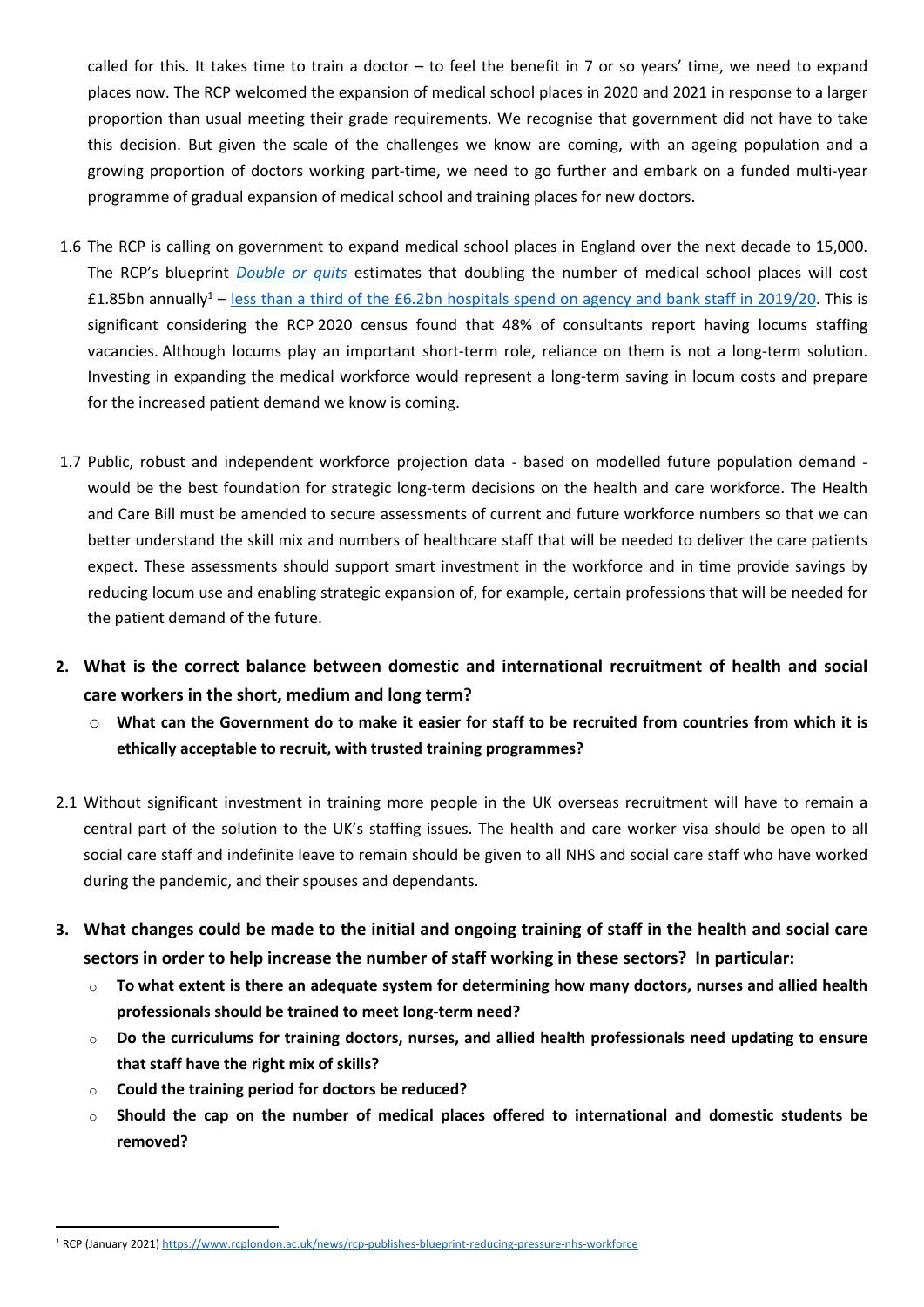- 3.1 Workforce is one of the biggest limiting factors for the government's ambitions on health and care and sustainably delivering NHS care in the long-term. The RCP welcomed the committee's recommendation for the publication of regular workforce projections across health and social care in its *[Department's](https://committees.parliament.uk/publications/5827/documents/67112/default/) [white](https://committees.parliament.uk/publications/5827/documents/67112/default/) [paper](https://committees.parliament.uk/publications/5827/documents/67112/default/) [on](https://committees.parliament.uk/publications/5827/documents/67112/default/) [health](https://committees.parliament.uk/publications/5827/documents/67112/default/) [and](https://committees.parliament.uk/publications/5827/documents/67112/default/) [social](https://committees.parliament.uk/publications/5827/documents/67112/default/) [care](https://committees.parliament.uk/publications/5827/documents/67112/default/)* and *[Workforce](https://committees.parliament.uk/publications/6158/documents/68766/default/) [resilience](https://committees.parliament.uk/publications/6158/documents/68766/default/) [and](https://committees.parliament.uk/publications/6158/documents/68766/default/) [burnout](https://committees.parliament.uk/publications/6158/documents/68766/default/) [in](https://committees.parliament.uk/publications/6158/documents/68766/default/) [the](https://committees.parliament.uk/publications/6158/documents/68766/default/) [NHS](https://committees.parliament.uk/publications/6158/documents/68766/default/) [and](https://committees.parliament.uk/publications/6158/documents/68766/default/) [social](https://committees.parliament.uk/publications/6158/documents/68766/default/) [care](https://committees.parliament.uk/publications/6158/documents/68766/default/)* reports last year. Throughout the passage of the Health and Care Bill so far, the RCP has been one of many health and care **sector organisations arguing that the bill should be strengthened to improve transparency and accountability on workforce planning.**
- 3.2 There is no system in place for determining how many doctors, nurses and allied health professionals should be trained to meet long-term need that can be scrutinised by Parliament or the public. The duty on the Secretary of State to publish a report describing the system in place for assessing and meeting workforce needs in Clause 35 does not go any where near far enough. While it may bring clarity to the system and process of workforce planning, it will not shed any light on the numbers of health and care staff that will be required to meet demand now and in future.
- 3.3 The RCP recognises that there are more staff working in the NHS and record numbers in training, but we also have a population that is larger, older and experiencing more ill health then ever before. For medicine, the larger than usual number of students will in part be down to the government expanding the number of medical school places in 2020 and 2021 in response to a larger proportion than usual meeting their grade requirements. But this is a drop in the ocean given the scale of the problem. Before COVID-19, 43% of advertised consultant posts in England and Wales were unfilled due to a lack of suitable applicants and [the](https://www.rcplondon.ac.uk/projects/outputs/life-time-covid-19-2020-uk-consultant-census) [RCP's](https://www.rcplondon.ac.uk/projects/outputs/life-time-covid-19-2020-uk-consultant-census) [most](https://www.rcplondon.ac.uk/projects/outputs/life-time-covid-19-2020-uk-consultant-census) [recent](https://www.rcplondon.ac.uk/projects/outputs/life-time-covid-19-2020-uk-consultant-census) [census](https://www.rcplondon.ac.uk/projects/outputs/life-time-covid-19-2020-uk-consultant-census) shows that in 2020, 48% of consultant posts across the UK were unfilled. More staff in training is always welcome – but we do not know if this record number is enough to meet either current or future demand. We will only know that by modelling future health need and projecting the staff numbers that would be required to meet it. At the same time, we are emerging from the pandemic with more than a quarter of senior consultant physicians expecting to retire within 3 years, and the majority of trainees entering the NHS (56%) [reporting](https://www.rcplondon.ac.uk/projects/outputs/covid-19-and-workforce-desire-flexible-working-become-norm) [that](https://www.rcplondon.ac.uk/projects/outputs/covid-19-and-workforce-desire-flexible-working-become-norm) [they](https://www.rcplondon.ac.uk/projects/outputs/covid-19-and-workforce-desire-flexible-working-become-norm) [are](https://www.rcplondon.ac.uk/projects/outputs/covid-19-and-workforce-desire-flexible-working-become-norm) [interested](https://www.rcplondon.ac.uk/projects/outputs/covid-19-and-workforce-desire-flexible-working-become-norm) [in](https://www.rcplondon.ac.uk/projects/outputs/covid-19-and-workforce-desire-flexible-working-become-norm) [working](https://www.rcplondon.ac.uk/projects/outputs/covid-19-and-workforce-desire-flexible-working-become-norm) [part-time.](https://www.rcplondon.ac.uk/projects/outputs/covid-19-and-workforce-desire-flexible-working-become-norm) The growing desire to work less than full time means we need a higher headcount in the future. The lack of flex in the system due to too few people means those who want to work part time are often unable to, which has a negative impact on morale and wellbeing. **There are challenges coming that we can prepare for if we act now.** All successful organisations rely on long-term workforce planning to ensure they can meet demand and the NHS and social care system are no exception.
- 3.4 It is disappointing, therefore, that MPs voted to reject an amendment at Report Stage of the Health and Care Bill in the Commons that would have mandated the publication of assessments of current and future workforce numbers every 2 years in England based on projected health and care demand of the population.
- 3.5 Government has dismissed amendments on workforce projections on the basis that the 'Long-Term Strategic Framework for Health and Social Care Workforce Planning' – or 'Framework 15' - commissioned by the Department of Health and Social Care (DHSC), will look at the drivers of workforce supply and demand and *'help to ensure'* we have the right numbers of staff. **But while Framework 15 was first published in 2014, and last updated in 2017, there is no agreed, publicly available assessment of workforce numbers now nor into the future.** The findings of this work could be fed into the assessments the amendment asks for so they take account of changing drivers – but we do the Framework alone will not solve the ongoing data gap on health and care **staffing numbers to inform strategic workforce planning decisions at all levels.**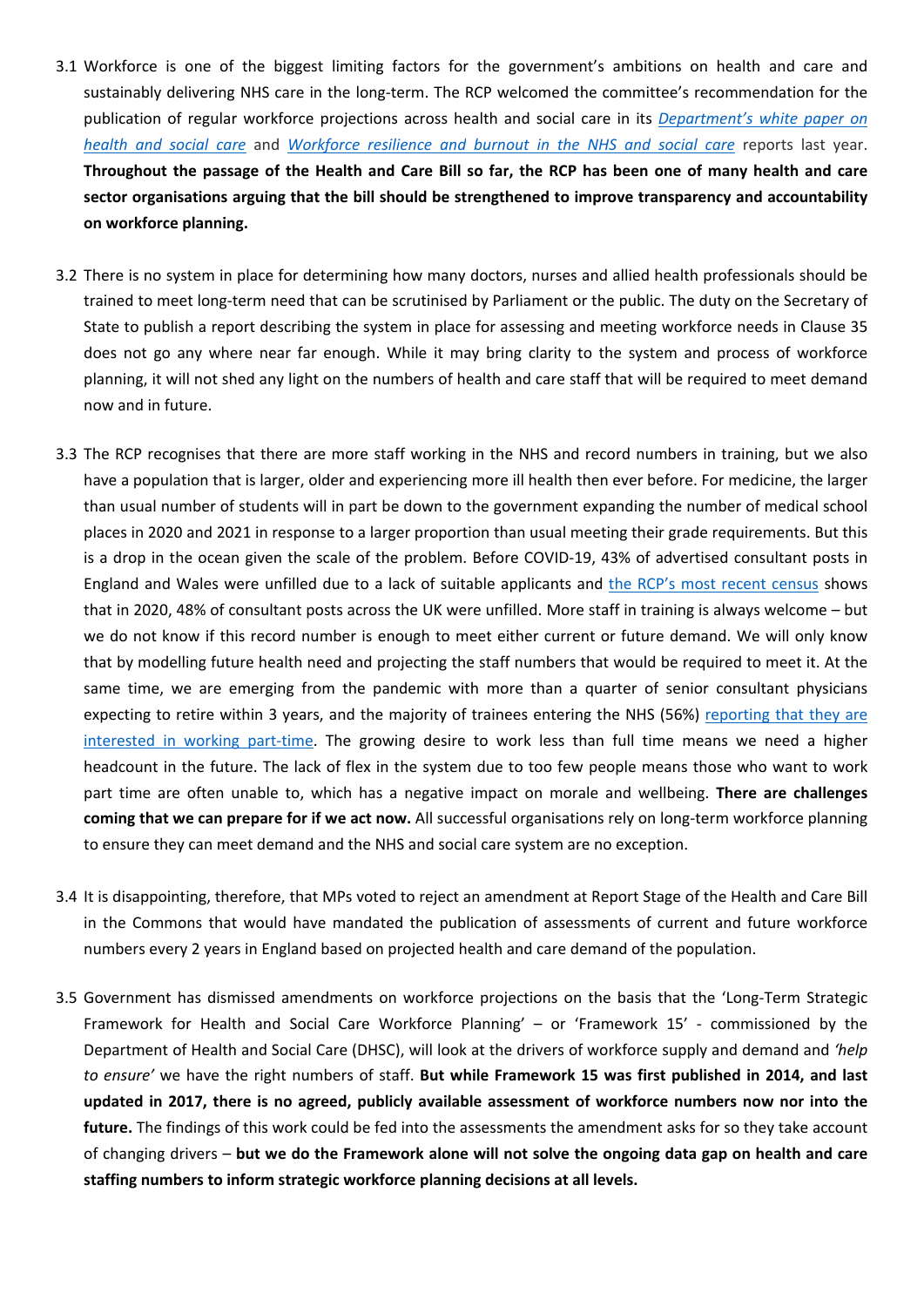- 3.6 Regular, independent public workforce projection data will not solve the workforce crisis. But having a collective national picture of the health and care staff numbers needed now and in future to meet demand will provide the strongest foundations to take strategic long-term decisions about funding, regional and specialty requirements and skill mix.
- 3.7 The Prime Minister [said](https://committees.parliament.uk/oralevidence/3007/default/) [in](https://committees.parliament.uk/oralevidence/3007/default/) [his](https://committees.parliament.uk/oralevidence/3007/default/) [session](https://committees.parliament.uk/oralevidence/3007/default/) [with](https://committees.parliament.uk/oralevidence/3007/default/) [the](https://committees.parliament.uk/oralevidence/3007/default/) [liaison](https://committees.parliament.uk/oralevidence/3007/default/) [committee](https://committees.parliament.uk/oralevidence/3007/default/) in 2021 that he would 'look at' the amendment, and the Secretary of State for Health and Social Care told the health and social care select committee in November 2021 that 'we need a much longer-term approach' to workforce planning. We hope that this issue will be picked up by Peers in the House of Lords and that progress will be made on having regular workforce projections given the strong cross-party and sector support. There are a record 6 million people now on waiting lists for treatment – and the recent Health and Care Levy will only go so far in tackling the backlog because we have too few staff to undertake additional checks, scans and appointments.
- 3.8 The cap on medical school places should be lifted and a planned, ongoing expansion should be implemented by government. The RCP's blueprint *[Double](https://www.rcplondon.ac.uk/news/rcp-publishes-blueprint-reducing-pressure-nhs-workforce) [or](https://www.rcplondon.ac.uk/news/rcp-publishes-blueprint-reducing-pressure-nhs-workforce) [quits](https://www.rcplondon.ac.uk/news/rcp-publishes-blueprint-reducing-pressure-nhs-workforce)* estimates that doubling the number of medical school places from 7,500 to 15,000 will cost £1.85bn annually<sup>2</sup> – [less](https://questions-statements.parliament.uk/written-questions/detail/2020-07-08/71059) [than](https://questions-statements.parliament.uk/written-questions/detail/2020-07-08/71059) [a](https://questions-statements.parliament.uk/written-questions/detail/2020-07-08/71059) [third](https://questions-statements.parliament.uk/written-questions/detail/2020-07-08/71059) [of](https://questions-statements.parliament.uk/written-questions/detail/2020-07-08/71059) [the](https://questions-statements.parliament.uk/written-questions/detail/2020-07-08/71059) [£6.2bn](https://questions-statements.parliament.uk/written-questions/detail/2020-07-08/71059) [hospitals](https://questions-statements.parliament.uk/written-questions/detail/2020-07-08/71059) [spend](https://questions-statements.parliament.uk/written-questions/detail/2020-07-08/71059) [on](https://questions-statements.parliament.uk/written-questions/detail/2020-07-08/71059) [agency](https://questions-statements.parliament.uk/written-questions/detail/2020-07-08/71059) [and](https://questions-statements.parliament.uk/written-questions/detail/2020-07-08/71059) [bank](https://questions-statements.parliament.uk/written-questions/detail/2020-07-08/71059) [staff](https://questions-statements.parliament.uk/written-questions/detail/2020-07-08/71059) in 2019/20. The Office for National Statistics (ONS) predicts that by 2040 there will be over 17 million UK residents aged 65 years and over, meaning that the cohort of people potentially requiring geriatric care will make up 24% of the total population. If we do not increase the number of people in the system now, we will struggle to meet patient demand in future.
- 3.9 There should be an increase in foundation places alongside medical school places. The combination of a reduction in trainees completing training and the increased number of trainees coming back from out-ofprogramme or continuing in training without taking time out means that many more training posts will be needed following the government lifting its cap on medical school places in 2020 and 2021. This will require additional funding over a number of years so that any increase in places is supported through to completion of training. The colleges and specialties are absolutely committed to providing support for any additional training places and supporting all trainees as we manage the 'training recovery' that is needed as badly as the 'service recovery'.
- 3.10 More generally with regard to training, the RCP would like to see:
	- $\circ$  a greater focus on ensuring that new graduates feel prepared and ready to undertake FY1, and that an apprenticeship style year in the final year of medical school can help FY1 doctors feel prepared for practice. The apprenticeship year should expose them to a range of clinical settings including primary, secondary and community care.
	- $\circ$  a greater focus on generalist skill sets but also ensuring that med students and those in foundation programme are exposed to a range of clinical settings. The range of settings they are exposed to in FY2 should be more focused than in medical school, balancing the needs and interests of trainees with the needs of the service.
- 3.11 Final year medical students 'acting up' as part of the FiY scheme during the pandemic was highly successful. Increased exposure of medical students to such scenarios would be very beneficial. The importance of community placements focussing on health inequalities and public health must also be recognised and deployed in parts of the country where it is most needed due to disease burden.

<sup>2</sup> RCP (January 2021) <https://www.rcplondon.ac.uk/news/rcp-publishes-blueprint-reducing-pressure-nhs-workforce>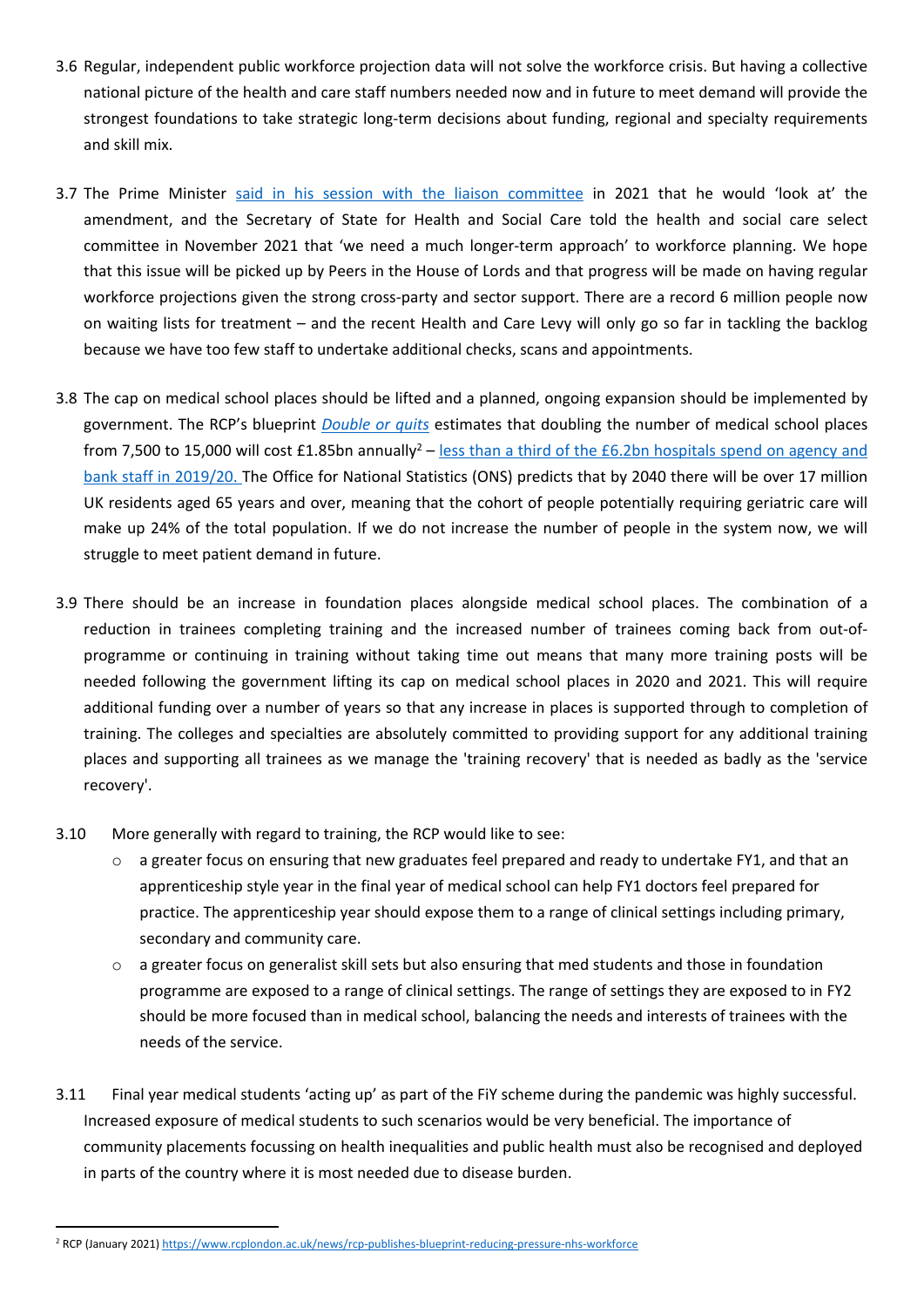- 3.12 In February 2020, the [government](https://www.gov.uk/government/news/government-considers-more-flexible-training-for-healthcare-professionals-switching-discipline) [announced](https://www.gov.uk/government/news/government-considers-more-flexible-training-for-healthcare-professionals-switching-discipline) that it intended to create shorter, more flexible routes for healthcare professionals to become doctors and nurses after the UK left the EU. This was followed in March of this year by Health Education England beginning work with Skills for Health to [develop](https://www.instituteforapprenticeships.org/developing-new-apprenticeships/resources/apprenticeship-standard-consultations-survey?entry=%7B%22OccupationHidden%22:%22Doctor%22,%22Stage%22:%22Proposal%22,%22UKStartDateHidden%22:%2208%20Mar%202021%22,%22UKCloseDateHidden%22:%2221%20Mar%202021%22,%22SystemStartDateUS%22:%222021-03-08%22,%22SystemCloseDateUS%22:%222021-03-21%22%7D&consultation=20341) [an](https://www.instituteforapprenticeships.org/developing-new-apprenticeships/resources/apprenticeship-standard-consultations-survey?entry=%7B%22OccupationHidden%22:%22Doctor%22,%22Stage%22:%22Proposal%22,%22UKStartDateHidden%22:%2208%20Mar%202021%22,%22UKCloseDateHidden%22:%2221%20Mar%202021%22,%22SystemStartDateUS%22:%222021-03-08%22,%22SystemCloseDateUS%22:%222021-03-21%22%7D&consultation=20341) [apprenticeship](https://www.instituteforapprenticeships.org/developing-new-apprenticeships/resources/apprenticeship-standard-consultations-survey?entry=%7B%22OccupationHidden%22:%22Doctor%22,%22Stage%22:%22Proposal%22,%22UKStartDateHidden%22:%2208%20Mar%202021%22,%22UKCloseDateHidden%22:%2221%20Mar%202021%22,%22SystemStartDateUS%22:%222021-03-08%22,%22SystemCloseDateUS%22:%222021-03-21%22%7D&consultation=20341) [standard](https://www.instituteforapprenticeships.org/developing-new-apprenticeships/resources/apprenticeship-standard-consultations-survey?entry=%7B%22OccupationHidden%22:%22Doctor%22,%22Stage%22:%22Proposal%22,%22UKStartDateHidden%22:%2208%20Mar%202021%22,%22UKCloseDateHidden%22:%2221%20Mar%202021%22,%22SystemStartDateUS%22:%222021-03-08%22,%22SystemCloseDateUS%22:%222021-03-21%22%7D&consultation=20341) [for](https://www.instituteforapprenticeships.org/developing-new-apprenticeships/resources/apprenticeship-standard-consultations-survey?entry=%7B%22OccupationHidden%22:%22Doctor%22,%22Stage%22:%22Proposal%22,%22UKStartDateHidden%22:%2208%20Mar%202021%22,%22UKCloseDateHidden%22:%2221%20Mar%202021%22,%22SystemStartDateUS%22:%222021-03-08%22,%22SystemCloseDateUS%22:%222021-03-21%22%7D&consultation=20341) [doctors.](https://www.instituteforapprenticeships.org/developing-new-apprenticeships/resources/apprenticeship-standard-consultations-survey?entry=%7B%22OccupationHidden%22:%22Doctor%22,%22Stage%22:%22Proposal%22,%22UKStartDateHidden%22:%2208%20Mar%202021%22,%22UKCloseDateHidden%22:%2221%20Mar%202021%22,%22SystemStartDateUS%22:%222021-03-08%22,%22SystemCloseDateUS%22:%222021-03-21%22%7D&consultation=20341) The proposed duration of this apprenticeship is five years and will include the Medical Licensing Assessment. Apprentices would then be eligible to apply to the GMC and a foundation training place.
- 3.13 The RCP recognises the advantages of more flexible conversion routes to study medicine that lead to candidates meeting GMC requirements, including for existing healthcare professionals. These routes could help tackle workforce shortages and improve the socioeconomic diversity of medicine. In May 2021, the RCP set out [principles](https://www.rcplondon.ac.uk/news/more-flexible-routes-studying-medicine-and-becoming-doctor-rcp-principles) [against](https://www.rcplondon.ac.uk/news/more-flexible-routes-studying-medicine-and-becoming-doctor-rcp-principles) [which](https://www.rcplondon.ac.uk/news/more-flexible-routes-studying-medicine-and-becoming-doctor-rcp-principles) [it](https://www.rcplondon.ac.uk/news/more-flexible-routes-studying-medicine-and-becoming-doctor-rcp-principles) [will](https://www.rcplondon.ac.uk/news/more-flexible-routes-studying-medicine-and-becoming-doctor-rcp-principles) [assess](https://www.rcplondon.ac.uk/news/more-flexible-routes-studying-medicine-and-becoming-doctor-rcp-principles) [any](https://www.rcplondon.ac.uk/news/more-flexible-routes-studying-medicine-and-becoming-doctor-rcp-principles) [proposals](https://www.rcplondon.ac.uk/news/more-flexible-routes-studying-medicine-and-becoming-doctor-rcp-principles) [to](https://www.rcplondon.ac.uk/news/more-flexible-routes-studying-medicine-and-becoming-doctor-rcp-principles) [create](https://www.rcplondon.ac.uk/news/more-flexible-routes-studying-medicine-and-becoming-doctor-rcp-principles) [more](https://www.rcplondon.ac.uk/news/more-flexible-routes-studying-medicine-and-becoming-doctor-rcp-principles) [flexible](https://www.rcplondon.ac.uk/news/more-flexible-routes-studying-medicine-and-becoming-doctor-rcp-principles) [routes](https://www.rcplondon.ac.uk/news/more-flexible-routes-studying-medicine-and-becoming-doctor-rcp-principles) [to](https://www.rcplondon.ac.uk/news/more-flexible-routes-studying-medicine-and-becoming-doctor-rcp-principles) [studying](https://www.rcplondon.ac.uk/news/more-flexible-routes-studying-medicine-and-becoming-doctor-rcp-principles) [medicine](https://www.rcplondon.ac.uk/news/more-flexible-routes-studying-medicine-and-becoming-doctor-rcp-principles) and becoming a doctor. Models that combine work and study warrant further exploration but the **RCP would have concerns if this meant a shorter period of study.** This would risk under-preparing students for an increasingly complex career caring for patients with multiple health conditions.

### 4. What are the principal factors driving staff to leave the health and social care sectors and what could **be done to address them?**

- 4.1 The medical workforce was already under pressure before the COVID-19 pandemic due to understaffing, and this has only become more acute over the course of the last 18 months. Staff are tired and burnout is common. During the pandemic, pressure on the health and social care workforce increased hugely. In response to [a](https://www.rcplondon.ac.uk/projects/outputs/covid-19-and-workforce-impact-second-wave) [survey](https://www.rcplondon.ac.uk/projects/outputs/covid-19-and-workforce-impact-second-wave) [by](https://www.rcplondon.ac.uk/projects/outputs/covid-19-and-workforce-impact-second-wave) [the](https://www.rcplondon.ac.uk/projects/outputs/covid-19-and-workforce-impact-second-wave) [RCP](https://www.rcplondon.ac.uk/projects/outputs/covid-19-and-workforce-impact-second-wave) [in](https://www.rcplondon.ac.uk/projects/outputs/covid-19-and-workforce-impact-second-wave) [January](https://www.rcplondon.ac.uk/projects/outputs/covid-19-and-workforce-impact-second-wave) [2021,](https://www.rcplondon.ac.uk/projects/outputs/covid-19-and-workforce-impact-second-wave) almost a fifth (19%) of doctors reported that they had sought informal mental health support and 10% had received formal mental health support from either their employer, GP or external services. A third (33%) of trainees said that working in the pandemic had made them question medicine as a career. A large proportion of respondents (64%) felt tired or exhausted, and many felt worried (48%). **The RCP is concerned that the pressure of prolonged pandemic working is leading to many experienced doctors considering early retirement.**
- 4.2 In our most recent survey (January 2022), we asked respondents whether they had felt overwhelmed at work during the past three weeks and 69% said they had. 27.5% said they had felt overwhelmed once or twice during that period. A further 21.5% said they had felt overwhelmed once or twice a week, **and a fifth (20.5%) said they had felt overwhelmed almost every day.** We also asked respondents whether they had been asked to fill a rota gap at short notice in the past three weeks. 55% said they had. This had happened on one occasion for 34.5% of respondents, on 2 occasions for 29.5%, on 3 occasions for 16% and on 4 occasions for 5%. 15% of respondents had been asked to fill a rota gap at short notice on 5 or more occasions. Almost a quarter (24%) had been asked to do this at least once while on annual leave.
- 4.3 Even if doctors do not take early retirement as a result of COVID-19, the RCP 2020 census estimates that taking an average retirement age of 62.4 years, 41% of the UK consultant physician workforce will retire over the next decade. 38% of consultants responding to the census said they had excessive workloads and 11% estimate they work more than they're contracted to, mainly due to their clinical workload. The RCP as a membership body does not often talk about terms and conditions. But we know from surveys and member communications that consultants are reducing the amount of direct patient care – including the backlog – they are providing because of the problems associated with the annual allowance. Some consultants are retiring early because of this issue. The temporary measures put in place for the 2020/21 tax year to enable additional work for the pandemic were an acceptable solution. **We recommend that this temporary measure is extended over the next 2 to 3 years**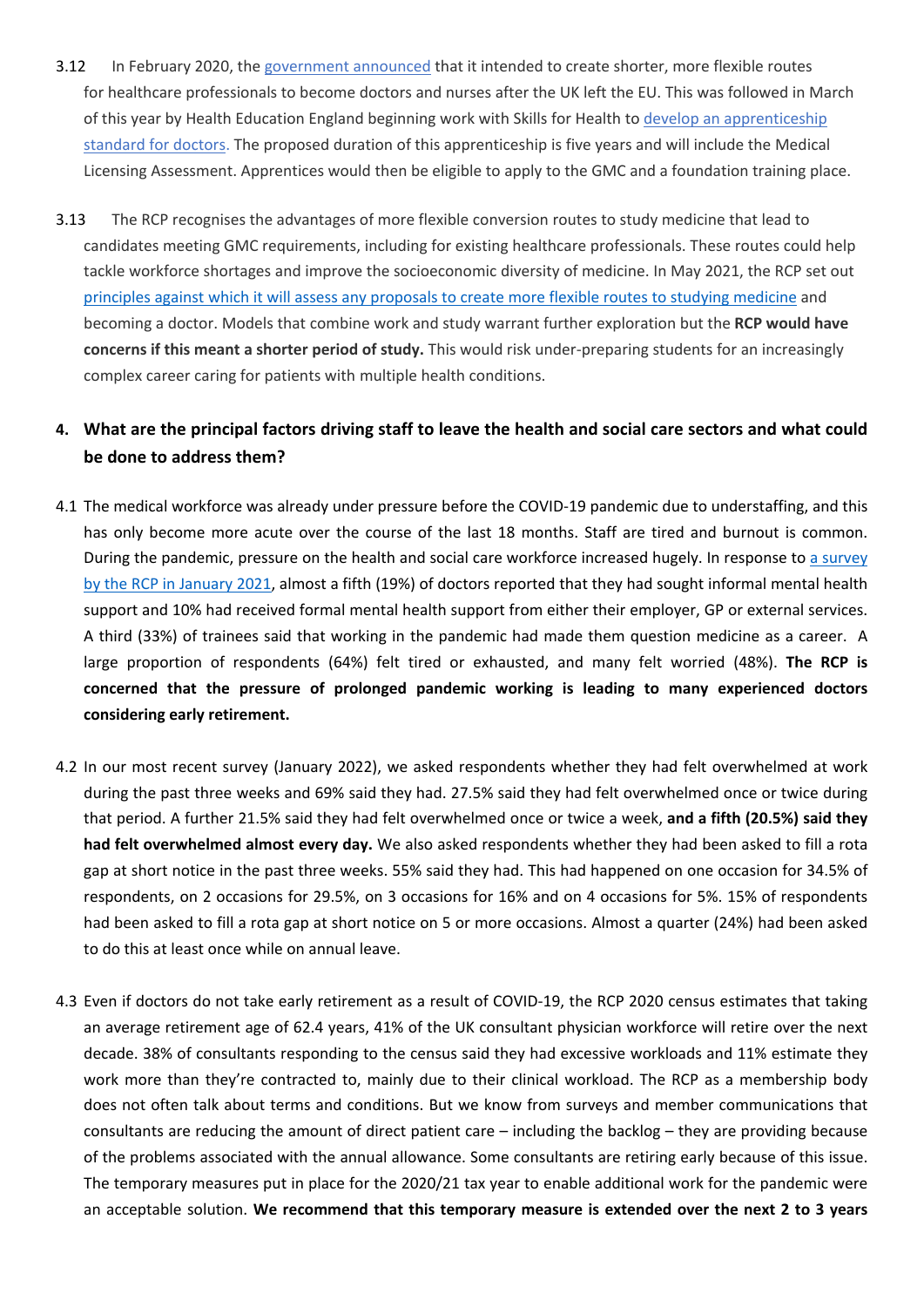**until more formal changes to legislation are achieved.** The increase in activity needed to overcome the backlog will be impossible without such a step.

- 4.4 As we have been saying for many years, to increase job satisfaction and retention of current staff, all NHS organisations should get the basics right. This includes access to hot food and drink and rest facilities at all hours of the day, which are still woefully lacking in many places. Embracing flexibility and ensuring time off for significant life events would also make a big difference. Opportunity to talk to other colleagues both within the hospital – such as the mess or doctors' area – and across the system (joint primary and secondary care meetings) are a vital part of the [Autonomy,](https://www.gmc-uk.org/-/media/documents/caring-for-doctors-caring-for-patients_pdf-80706341.pdf) [Belonging](https://www.gmc-uk.org/-/media/documents/caring-for-doctors-caring-for-patients_pdf-80706341.pdf) [and](https://www.gmc-uk.org/-/media/documents/caring-for-doctors-caring-for-patients_pdf-80706341.pdf) [Competence](https://www.gmc-uk.org/-/media/documents/caring-for-doctors-caring-for-patients_pdf-80706341.pdf) needs which we know are crucial to job satisfaction and retention. Other things that the RCP recommends the system implements to retain existing staff include:
	- o make sure social care roles at all levels are attractive to increase that workforce so we can reduce hospital admissions and speed up discharges
	- o reduce the administrative burden on clinicians
	- o simplify mandatory training and appraisal/revalidation processes
	- o embrace remote working for suitable activity
	- o embrace flexibility see the RCP's toolkit ['Working](https://www.rcplondon.ac.uk/projects/working-flexibly-toolkit) [flexibly'](https://www.rcplondon.ac.uk/projects/working-flexibly-toolkit).
	- o help employees access flexible, affordable childcare
	- $\circ$  make sure every member of staff who needs it has the right equipment to join online meetings at work and to work remotely, and has received any training they might need
	- o ensure everyone is reviewing job plans to make sure they are making the most of the available people, including by being as flexible as possible, providing a variety of professional activities, and helping staff balance work and life
	- o provide targeted assistance to help doctors get back "up to speed" when they return to work after time out of practice
- 4.5 Many of our recently retired members frequently say they have been unable to retire and return, despite wanting to. Their trusts have either been unwilling to allow this or have stipulated unreasonable conditions in a new contract. However, many trusts do allow such working and it is a highly effective and valued process. Standardised 'retire and return' contracts would be a helpful part of the solution.
- 4.6 To encourage people near retirement to stay working, the NHS should:
	- o standardise retire and return procedures
	- o work with doctors in their early 50s to minimise burnout by reviewing their job plan and consider their out of hours commitment
	- o explain to its organisations that many doctors want to 'retire and return' on a substantive contract, but allow flexibility on contracts
	- $\circ$  support its organisations to encourage and facilitate retire and return, including by using portfolio job plans that maximise the benefits of returners' professional experience
	- o support its organisations to provide a tailored and focused induction for doctors who want to retire and return, including reducing the burden of mandatory training on irrelevant topics
	- $\circ$  make sure doctors who want to retire and return are able to work virtually where preferred and possible, providing them with the equipment and training they need
	- o [Later](https://www.rcplondon.ac.uk/projects/outputs/later-careers-stemming-drain-expertise-and-skills-profession) [careers:](https://www.rcplondon.ac.uk/projects/outputs/later-careers-stemming-drain-expertise-and-skills-profession) [Stemming](https://www.rcplondon.ac.uk/projects/outputs/later-careers-stemming-drain-expertise-and-skills-profession) [the](https://www.rcplondon.ac.uk/projects/outputs/later-careers-stemming-drain-expertise-and-skills-profession) [drain](https://www.rcplondon.ac.uk/projects/outputs/later-careers-stemming-drain-expertise-and-skills-profession) [of](https://www.rcplondon.ac.uk/projects/outputs/later-careers-stemming-drain-expertise-and-skills-profession) [expertise](https://www.rcplondon.ac.uk/projects/outputs/later-careers-stemming-drain-expertise-and-skills-profession) [and](https://www.rcplondon.ac.uk/projects/outputs/later-careers-stemming-drain-expertise-and-skills-profession) [skills](https://www.rcplondon.ac.uk/projects/outputs/later-careers-stemming-drain-expertise-and-skills-profession) [from](https://www.rcplondon.ac.uk/projects/outputs/later-careers-stemming-drain-expertise-and-skills-profession) [the](https://www.rcplondon.ac.uk/projects/outputs/later-careers-stemming-drain-expertise-and-skills-profession) [profession](https://www.rcplondon.ac.uk/projects/outputs/later-careers-stemming-drain-expertise-and-skills-profession) [|](https://www.rcplondon.ac.uk/projects/outputs/later-careers-stemming-drain-expertise-and-skills-profession) [RCP](https://www.rcplondon.ac.uk/projects/outputs/later-careers-stemming-drain-expertise-and-skills-profession) [London](https://www.rcplondon.ac.uk/projects/outputs/later-careers-stemming-drain-expertise-and-skills-profession).

## **5. Are there specific roles, and/or geographical locations, where recruitment and retention are a particular problem and what could be done to address this?**

5.1 It is well known that the regional distribution of doctors does not match demand. Wealthier areas tend to be healthier but have more doctors. This is another reason we need a strategic approach to workforce planning, but it should also be an element of a cross-government strategy to reduce health inequalities. The RCP has been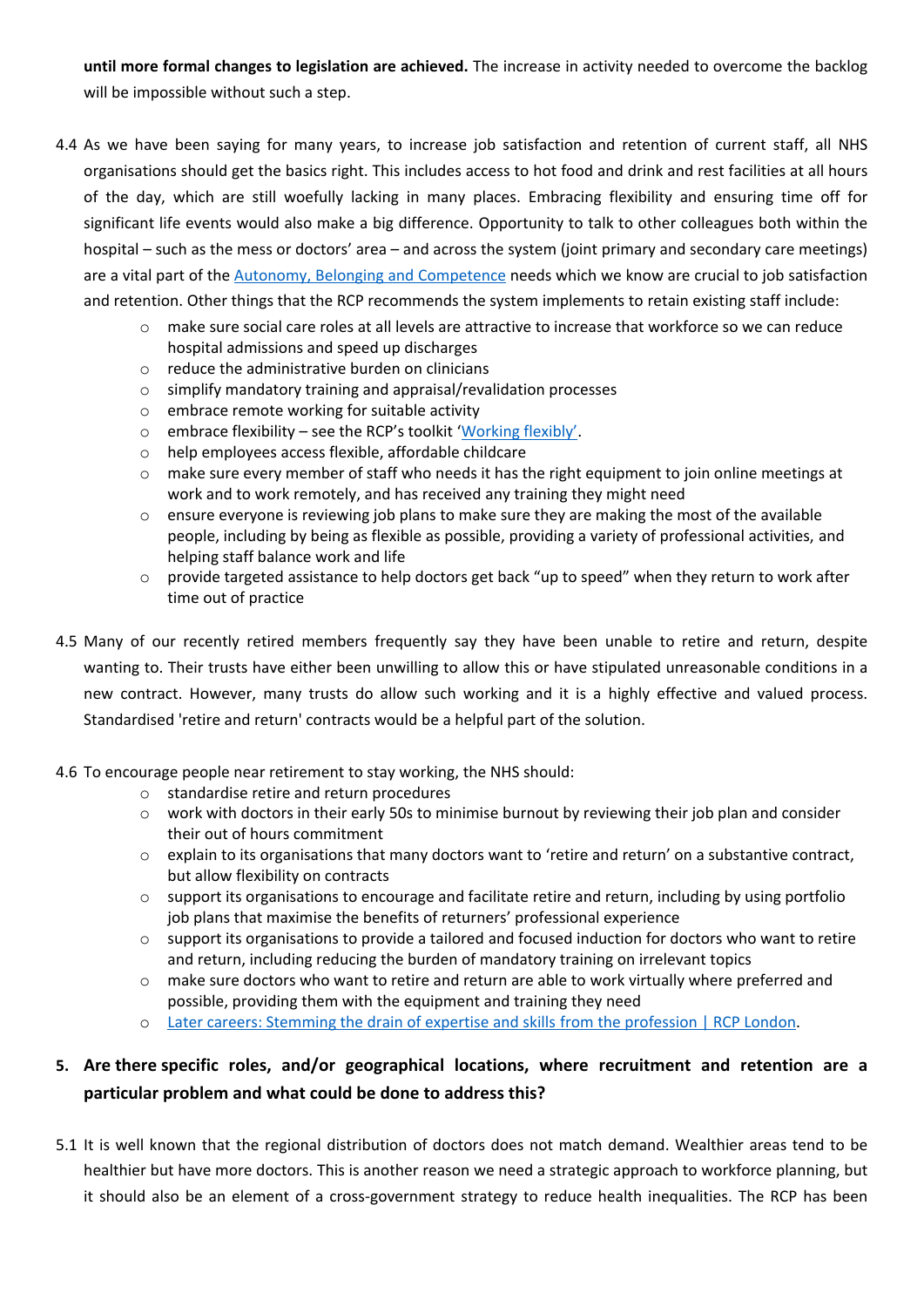leading the call for a cross-government strategy to reduce health inequalities as convenor of the 200 organisation strong Inequalities in Health Alliance.

- 5.2 The RCP 2020 census shows that there is significant regional variation in recruitment to consultant physician posts across several specialties. Across the UK, the census estimates that on average there is one full-time equivalent (FTE) physician consultant to every 4,616 people in the population. The region with the lowest ratio of physicians to population is Wessex, where there is one FTE physician consultant to every 6,450 people. In comparison, Central and North East London has one FTE physician consultant to every 2,608 people in its population.
- 5.3 Supply and demand need to be assessed across the medical specialties and the NHS as a whole. But some regions and specialties currently face bigger workforce shortages than others, and changing demographics are likely to result in these shortages being felt even more acutely in some areas over the coming years. As the population rapidly ages, bringing a rise in multiple long term health conditions, the demand for certain skills will increase at a similar rate. As people live longer, they also live longer with health conditions that in many cases impact on their quality of life. Coupled with the public health challenges of smoking, obesity and air pollution, demand will grow for geriatric, palliative and respiratory medicine. These are challenges that we know are coming and mean particular attention will need to be paid to some sections of the workforce. Yet the RCP census shows that 68% of geriatricians report locums staffing vacancies in their department. The census also shows that 30% report having a vacancy that is not staffed by a locum. For palliative medicine the proportion is more than half (52%). And while 70% of all consultants undertake either acute or GIM work, 97% of both geriatric and respiratory consultants do.
- 5.4 It is vital that we model the 'type' of workforce we need, and we should not be afraid of placing trainees **where those specialties are needed.** We know people are more likely to stay, live and work where they trained. But it all begins with having more doctors in the first place: the more doctors we have, the better we can shape the workforce to address specialty and regional shortages both now and in future. The only way to truly ensure that we are designing and moulding a workforce that can meet to the future needs of a population is through assessments of future workforce numbers based on projected patient need.

#### 6. What should be in the next iteration of the NHS People Plan, and a people plan for the social care **sector, to address the recruitment, training and retention of staff?**

- 6.1. While there is much that the People Plan can achieve, without an expansion of the workforce the NHS will continue to struggle to recruit and retain staff. The experience of working under significant and ongoing pressure has a negative impact on people's experiences. For example, in our census of higher specialist trainees (HST), they consistently rate their experience of general internal medicine (GIM) training as significantly worse than specialty training. In 2018-19, 68% said their specialty training was 'excellent' or 'good', compared to 27% for GIM training. They consistently say that the things that would make the most difference to their experience of GIM training would be 'no rota gaps', a better balance between service and training, and more protected time for professional development. In short, the lack of workforce means that the need to provide direct clinical care overrides the need for training. As a result, around a third consistently report that if they could turn back time they would choose a non-medical job.
- **8. What is the role of integrated care systems in ensuring that local health and care organisations attract and retain staff with the right mix of skills?**